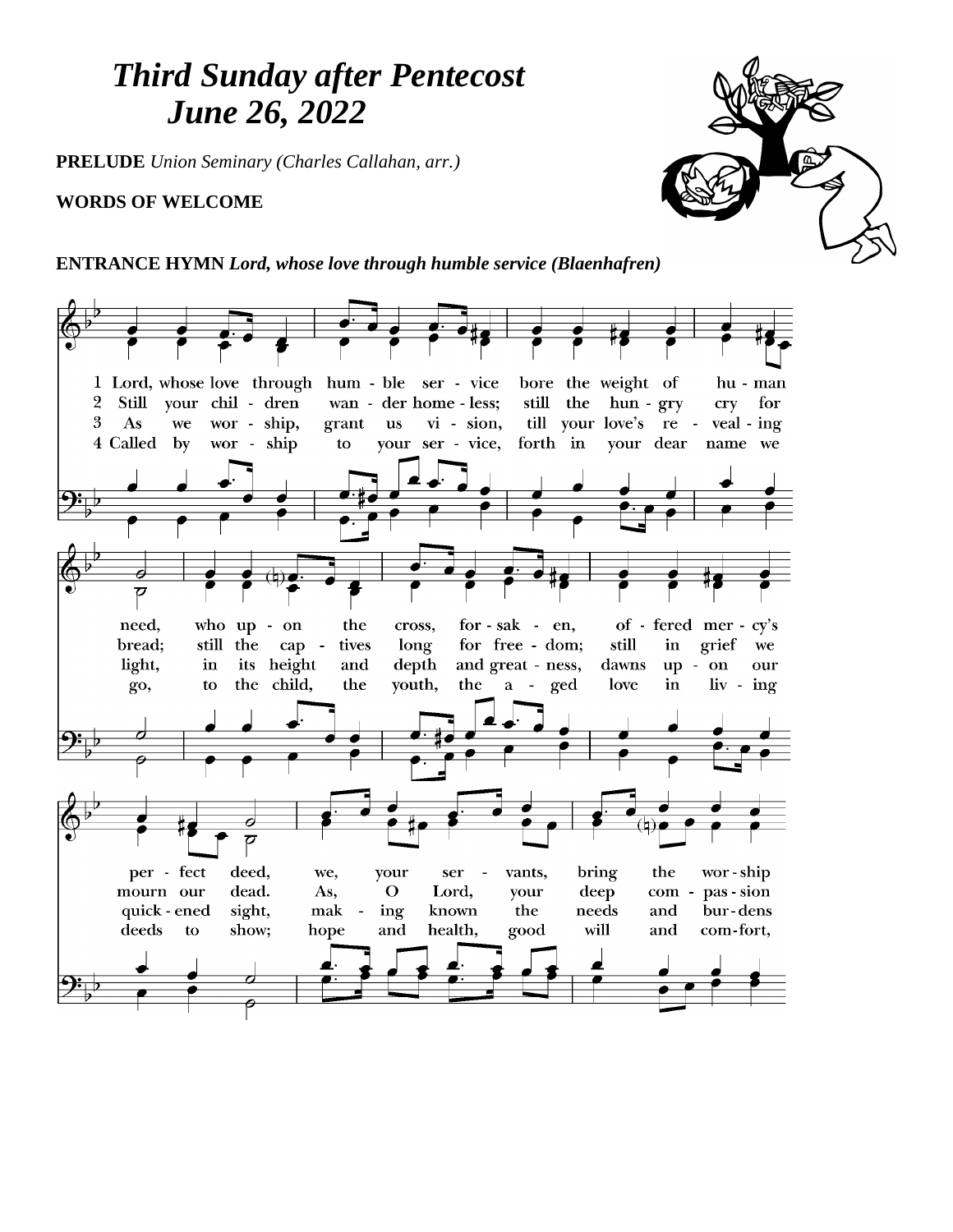

#### **OPENING ACCLAMATION**

*Celebrant* Blessed be the one, holy, and living God. *People* **Glory to God for ever and ever.**

**Almighty God, to you all hearts are open, all desires known, and from you no secrets are hid: Cleanse the thoughts of our hearts by the inspiration of your Holy Spirit, that we may perfectly love you, and worthily magnify your holy Name; through Christ our Lord.** *Amen.*

**OPENING ANTHEM OR SONG OF PRAISE** *S 280 Glory to God (Canticle 20) (Powell)*

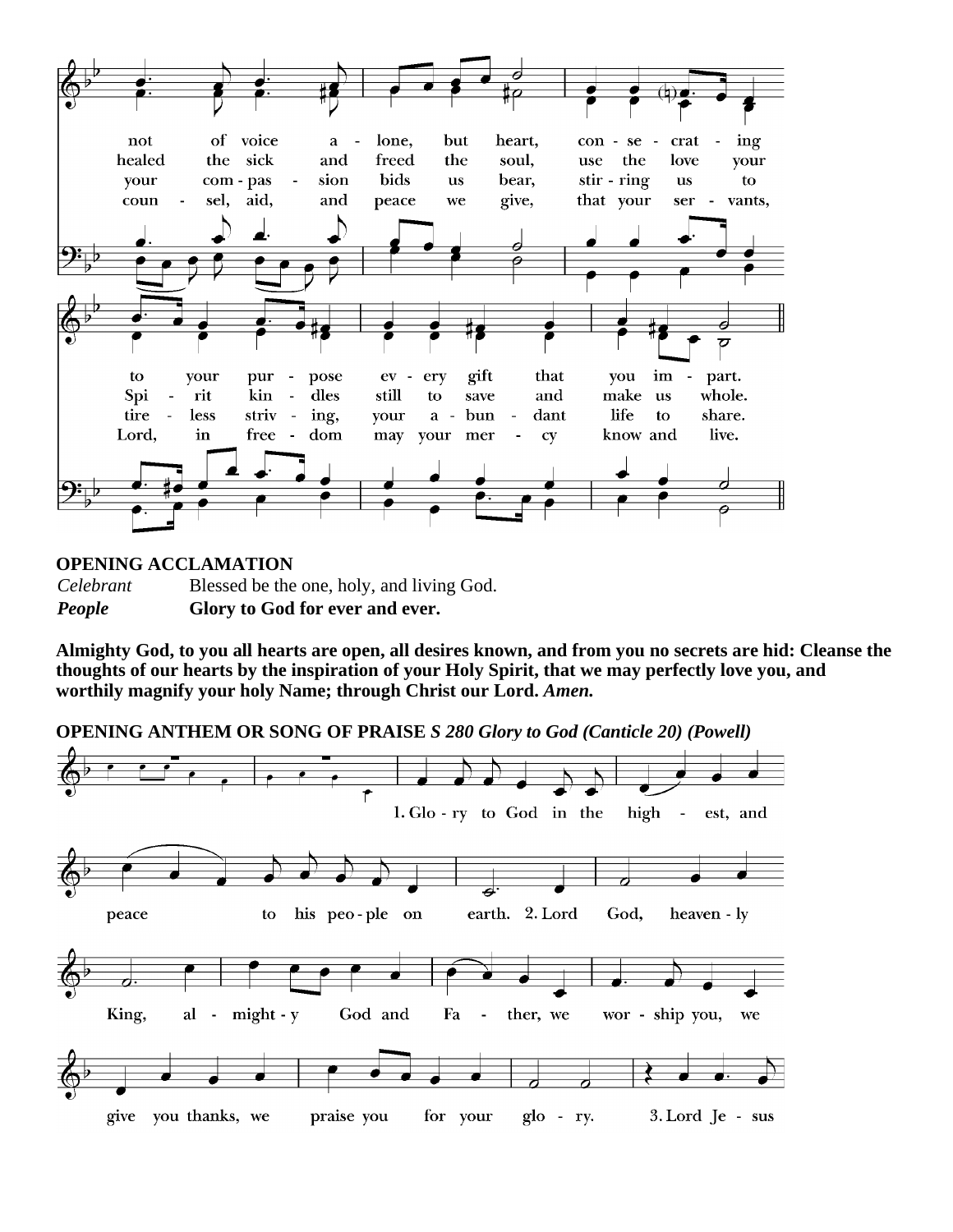

#### **THE COLLECT OF THE DAY**

| Celebrant | The Lord be with you. |
|-----------|-----------------------|
| People    | And also with you.    |
| Celebrant | Let us pray.          |

Jesus, you are the way through the wilderness: show us your truth in which we journey, and by the grace of the Holy Spirit be in us the life that draws us to God. *Amen*.

## **FIRST READING: 1 Kings 19:15-16, 19-21**

A Reading from the First book of Kings.

<sup>15</sup>The LORD said to [Elijah,] "Go, return on your way to the wilderness of Damascus; when you arrive, you shall anoint Hazael as king over Aram. 16Also you shall anoint Jehu son of Nimshi as king over Israel; and you shall anoint Elisha son of Shaphat of Abel-meholah as prophet in your place.

<sup>19</sup>So he set out from there, and found Elisha son of Shaphat, who was plowing. There were twelve yoke of oxen ahead of him, and he was with the twelfth. Elijah passed by him and threw his mantle over him. <sup>20</sup>He left the oxen, ran after Elijah, and said, "Let me kiss my father and my mother, and then I will follow you." Then Elijah said to him, "Go back again; for what have I done to you?" 21He returned from following him, took the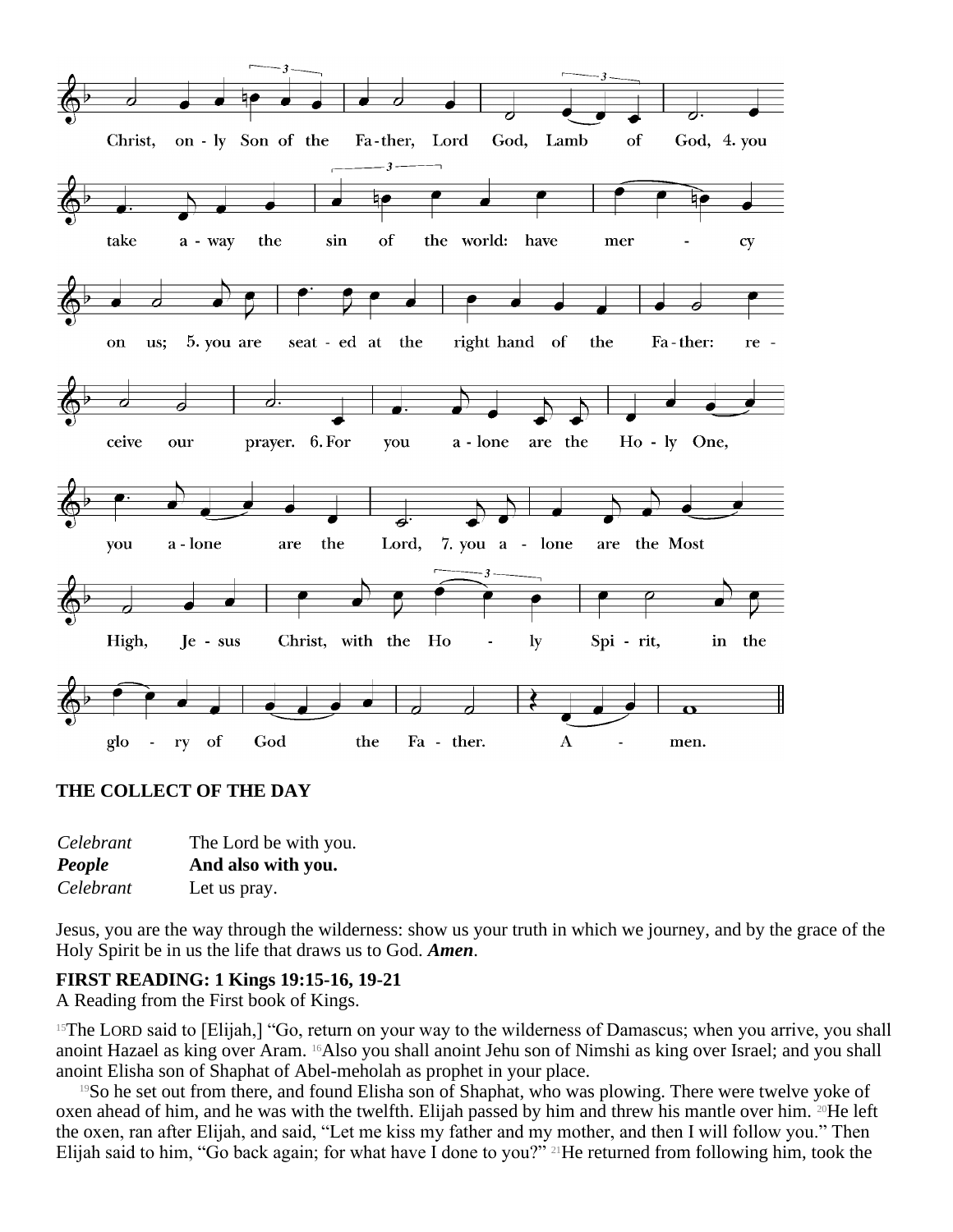yoke of oxen, and slaughtered them; using the equipment from the oxen, he boiled their flesh, and gave it to the people, and they ate. Then he set out and followed Elijah, and became his servant.

*Reader* Hear what the Spirit is saying to God's people. *People* **Thanks be to God.**





1 Protect me, O God, for I take refuge in **you**; \* I have said to the Holy One, "You are my God, my good above all **other**." 2 All my delight is upon the godly that are in the **land**, \* upon those who are noble among the **people**. 3 But those who run after other **gods** \* shall have their troubles **multi**plied. 4 Their libations of blood I will not **offer**, \* nor take the names of their gods upon my **lips**. 5 O God, you are my portion and my **cup**; \* it is you who uphold my **lot**. 6 My boundaries enclose a pleasant **land**; \* indeed, I have a goodly **heri**tage. 7 I will bless you, O God who gives me **counsel**; \* my heart teaches me, night after **night**. 8 I have set you always be**fore** me; \* because you are at my right hand I shall not **fall**. 9 My heart, therefore, is glad and my spirit re**joices**; \* my body also shall rest in **hope**. 10 For you will not abandon me to the **grave**, \* nor let your holy one see the **Pit**. 11 You will show me the path of **life**; \* in your presence there is fullness of joy, and in your right hand are pleasures for ever**more**.

## **SECOND READING: Galatians 5:1, 13-25**

A Reading from Paul's letter to the Church in Galatia.

<sup>1</sup>For freedom Christ has set us free. Stand firm, therefore, and do not submit again to a yoke of slavery.

 $13$  For you were called to freedom, brothers and sisters; only do not use your freedom as an opportunity for self-indulgence, but through love become slaves to one another. <sup>14</sup>For the whole law is summed up in a single commandment, "You shall love your neighbor as yourself." 15If, however, you bite and devour one another, take care that you are not consumed by one another.

<sup>16</sup>Live by the Spirit, I say, and do not gratify the desires of the flesh. <sup>17</sup>For what the flesh desires is opposed to the Spirit, and what the Spirit desires is opposed to the flesh; for these are opposed to each other, to prevent you from doing what you want. 18But if you are led by the Spirit, you are not subject to the law. 19Now the works of the flesh are obvious: fornication, impurity, licentiousness, 20idolatry, sorcery, enmities, strife, jealousy, anger,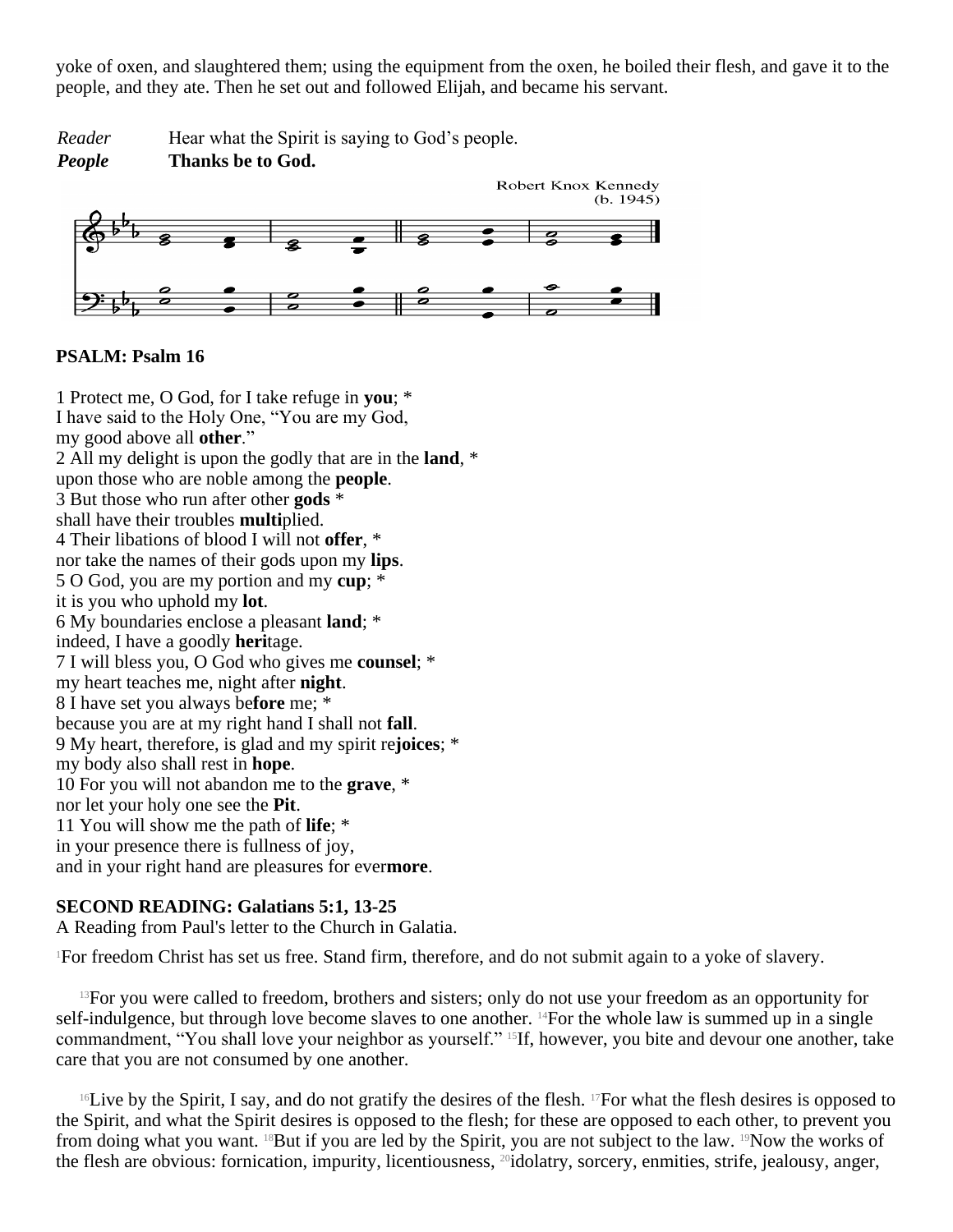quarrels, dissensions, factions, 21envy, drunkenness, carousing, and things like these. I am warning you, as I warned you before: those who do such things will not inherit the kingdom of God.

 $^{22}$ By contrast, the fruit of the Spirit is love, joy, peace, patience, kindness, generosity, faithfulness,  $^{23}$ gentleness, and self-control. There is no law against such things.  $^{24}$ And those who belong to Christ Jesus have crucified the flesh with its passions and desires. 25If we live by the Spirit, let us also be guided by the Spirit.

*Reader* Hear what the Spirit is saying to God's people. *People* **Thanks be to God.**

## **SEQUENCE HYMN**



## **GOSPEL: Luke 9:51-62**

<sup>51</sup>When the days drew near for [Jesus] to be taken up, he set his face to go to Jerusalem. <sup>52</sup>And he sent messengers ahead of him. On their way they entered a village of the Samaritans to make ready for him; 53but they did not receive him, because his face was set toward Jerusalem. 54When his disciples James and John saw it, they said, "Lord, do you want us to command fire to come down from heaven and consume them?" <sup>55</sup>But he turned and rebuked them. <sup>56</sup>Then they went on to another village.

57As they were going along the road, someone said to him, "I will follow you wherever you go." <sup>58</sup>And Jesus said to him, "Foxes have holes, and birds of the air have nests; but the Son of Man has nowhere to lay his head." 59To another he said, "Follow me." But he said, "Lord, first let me go and bury my father." <sup>60</sup>But Jesus said to him, "Let the dead bury their own dead; but as for you, go and proclaim the kingdom of God." <sup>61</sup>Another said, "I will follow you, Lord; but let me first say farewell to those at my home." <sup>62</sup>Jesus said to him, "No one who puts a hand to the plow and looks back is fit for the kingdom of God."

*Priest* The Gospel of the Lord. *People* **Praise to you, Lord Christ.**

*Priest* The Holy Gospel of our Lord Jesus Christ according to Luke. *People* **Glory to you, Lord Christ.**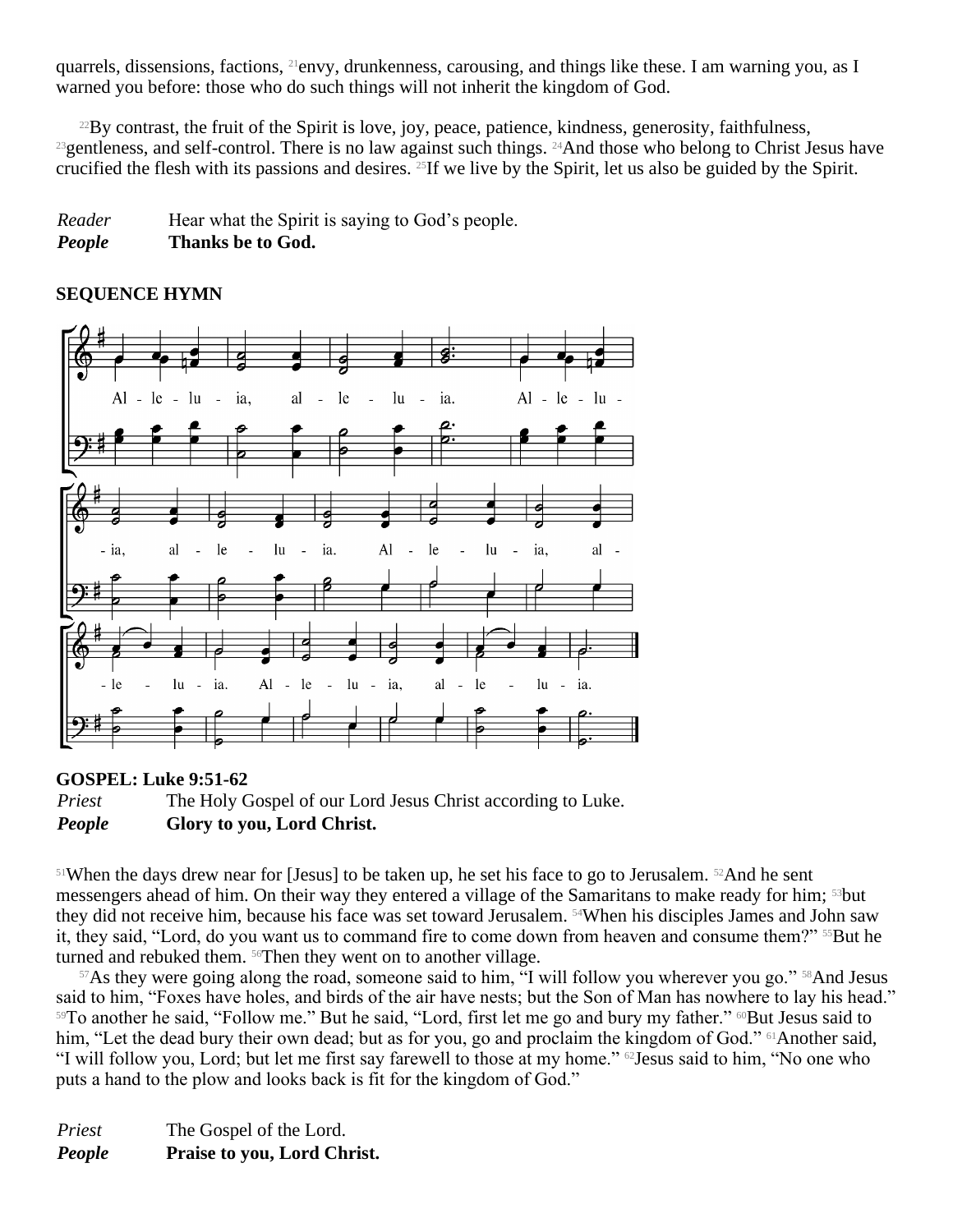**THE CREED We believe in one God, the Father, the Almighty, maker of heaven and earth, of all that is, seen and unseen. We believe in one Lord, Jesus Christ, the only Son of God, eternally begotten of the Father, God from God, Light from Light, true God from true God, begotten, not made, of one Being with the Father. Through him all things were made. For us and for our salvation he came down from heaven: by the power of the Holy Spirit he became incarnate from the Virgin Mary, and was made man. For our sake he was crucified under Pontius Pilate; he suffered death and was buried. On the third day he rose again in accordance with the Scriptures; he ascended into heaven and is seated at the right hand of the Father. He will come again in glory to judge the living and the dead, and his kingdom will have no end. We believe in the Holy Spirit, the Lord, the giver of life, who proceeds from the Father and the Son. With the Father and the Son he is worshiped and glorified. He has spoken through the Prophets. We believe in one holy catholic and apostolic Church. We acknowledge one baptism for the forgiveness of sins. We look for the resurrection of the dead, and the life of the world to come. Amen.**

## **THE PRAYERS OF THE PEOPLE**

#### **CONFESSION OF SIN**

Let us confess our sins to God.

**God of all mercy, we confess that we have sinned against you, opposing your will in our lives. We have denied your goodness in each other, in ourselves, and in the world you have created. We repent of the evil that enslaves us, the evil we have done, and the evil done on our behalf. Forgive, restore, and strengthen us through our Savior Jesus Christ, that we may abide in your love and serve only your will. Amen.**

Almighty God have mercy on us, forgive us all our sins through our Lord Jesus Christ, strengthen us in all goodness, and by the power of the Holy Spirit keep us in eternal life. *Amen*.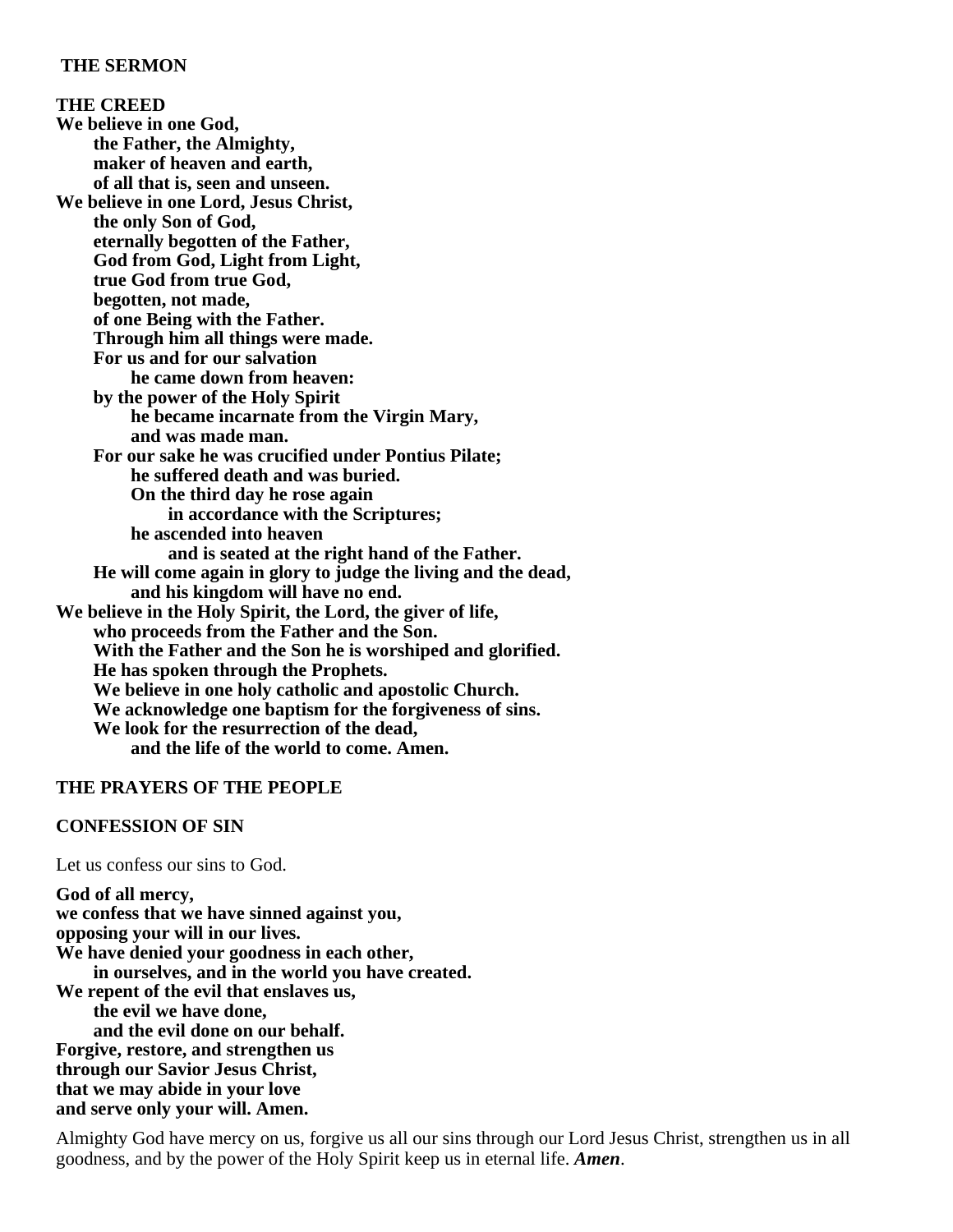## **THE PEACE**

*All stand.*

*Celebrant* The peace of the Lord be always with you. *People* **And also with you.**

*Then the Ministers and the People may greet one another in the name of the Lord.*

## **ANNOUNCEMENTS**

#### **THE HOLY COMMUNION**

#### **OFFERTORY SENTENCE**

Let us with glad hearts offer the fruits of our life and labor to the Lord.

#### **OFFERTORY HYMN** *Like the murmur of the dove's song (Bridegroom)*



## **The Great Thanksgiving**

| Celebrant | The Lord be with you.                      |
|-----------|--------------------------------------------|
| People    | And also with you.                         |
| Celebrant | Lift up your hearts.                       |
| People    | We lift them to the Lord.                  |
| Celebrant | Let us give thanks to the Lord our God.    |
| People    | It is right to give our thanks and praise. |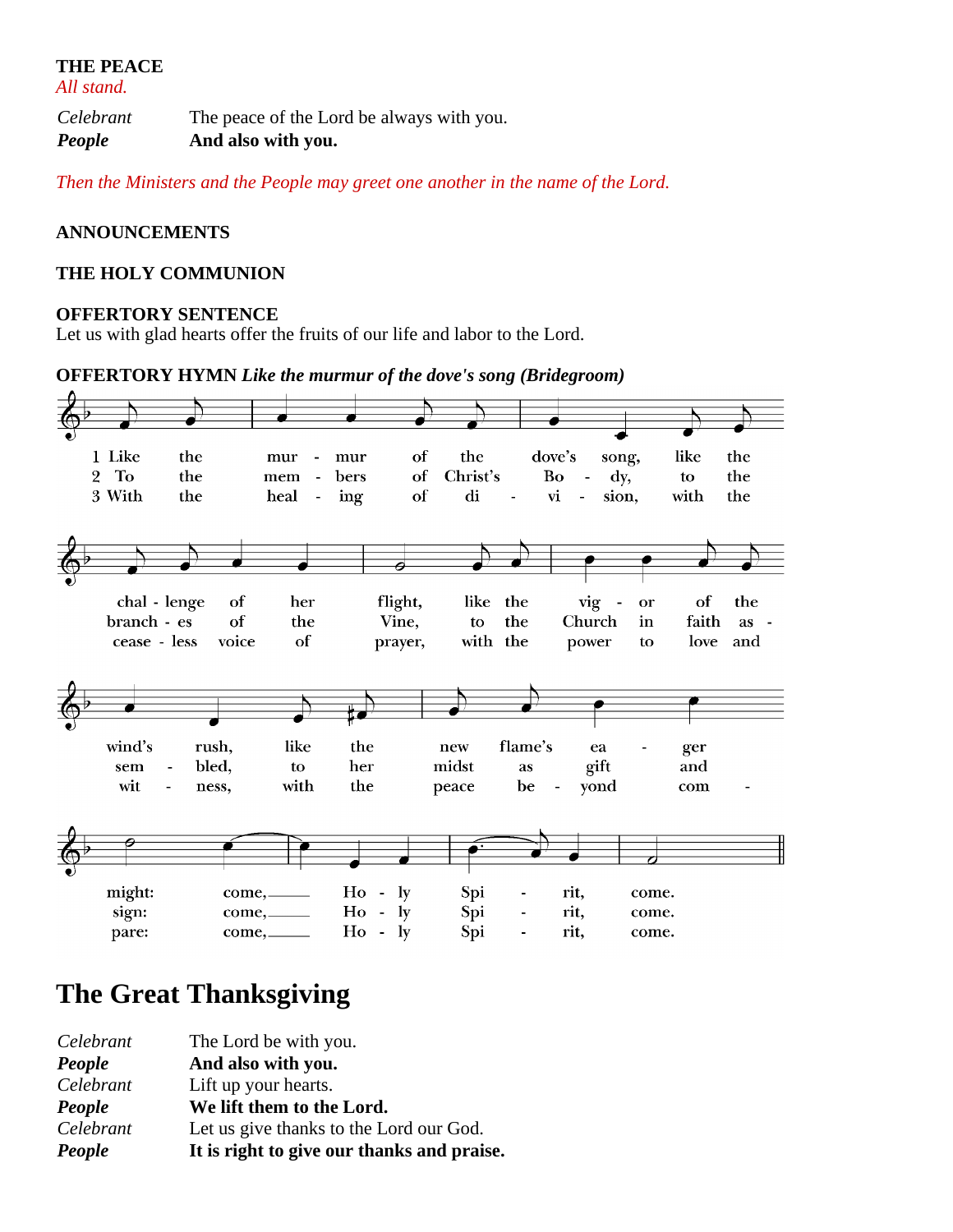## *Of God the Holy Spirit*

For by water and the Holy Spirit you have made us a new people in Jesus Christ our Lord, to show forth your glory in all the world.

Therefore we praise you, joining our voices with Angels and Archangels and with all the company of heaven, who for ever sing this hymn to proclaim the glory of your Name:

## **Holy, Holy, Holy Lord** *Sanctus*



Holy and gracious God: In your infinite love you made us for yourself; and, when we had fallen into sin and become subject to evil and death, you, in your mercy, sent Jesus Christ, your only and eternal Son, to share our human nature, to live and die as one of us, to reconcile us to you, the God and maker of all.

He stretched out his arms upon the cross, and offered himself in obedience to your will, a perfect sacrifice for the whole world.

On the night he was handed over to suffering and death, our Lord Jesus Christ took bread; and when he had given thanks to you, he broke it, and gave it to his disciples, and said, "Take, eat: This is my Body, which is given for you. Do this for the remembrance of me."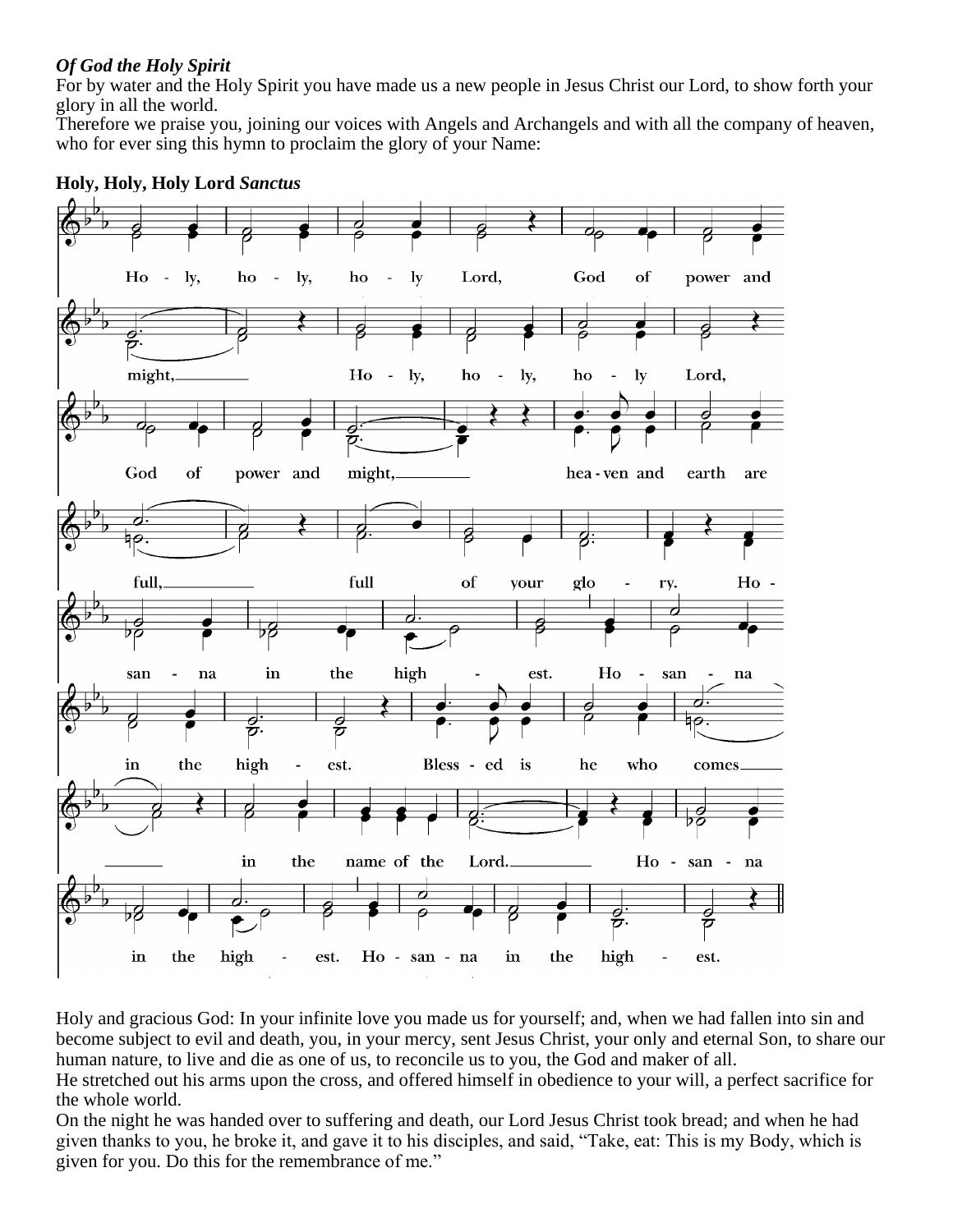After supper he took the cup of wine; and when he had given thanks, he gave it to them, and said, "Drink this, all of you: This is my Blood of the new Covenant, which is shed for you and for many for the forgiveness of sins. Whenever you drink it, do this for the remembrance of me." Therefore we proclaim the mystery of faith:

*Celebrant and People*  **Christ has died. Christ is risen. Christ will come again.**

We celebrate the memorial of our redemption, Almighty God, in this sacrifice of praise and thanksgiving. Recalling his death, resurrection, and ascension, we offer you these gifts. Sanctify them by your Holy Spirit to be for your people the Body and Blood of your Son, the holy food and drink of new and unending life in him. **Sanctify us also that we may faithfully receive this holy Sacrament, and serve you in unity, constancy, and peace; and at the last day bring us with all your saints into the joy of your eternal kingdom.**

All this we ask through your Son Jesus Christ. By him, and with him, and in him, in the unity of the Holy Spirit all honor and glory is yours, Almighty God, now and for ever. *AMEN*.

## **THE LORD'S PRAYER** *S 119 The Lord's Prayer (Traditional) (Plainsong/Douglas)*

And now, as our Savior Christ has taught us, we are bold to say,

|                                     | $\bullet$<br>$\bullet$ $\overline{\phantom{a}}$<br>$\bullet$ $\bullet$<br>$\overline{\bullet}$<br>$\sigma$              |
|-------------------------------------|-------------------------------------------------------------------------------------------------------------------------|
|                                     | Our<br>Fa - ther, who<br>in<br>hea - ven,<br>hal - low<br>art<br>ed<br>$\blacksquare$                                   |
| $\overline{\Phi}$                   | $\bullet$<br>$\overline{\boldsymbol{\sigma}}$<br>∙<br>$\overline{\bullet}$<br>θ<br>$\sigma$                             |
|                                     | thy<br>Name, thy king - dom come,<br>thy will<br>be<br>be done,                                                         |
| $\overline{\Phi}$                   | $\boldsymbol{\varphi}$                                                                                                  |
|                                     | is<br>Give<br>this day<br>on earth as<br>it<br>hea<br>$\mathbf{in}$<br>ven.<br>us<br>our<br>$\blacksquare$              |
| $\overrightarrow{\mathbf{\hat{e}}}$ | ∙<br>$\bullet$<br>$\bullet$                                                                                             |
|                                     | $\boldsymbol{\theta}$<br>$\sigma$                                                                                       |
|                                     | dai - ly<br>And<br>bread.<br>for - give<br><b>us</b><br>tres - pas - ses,<br>our                                        |
| 专                                   | $\bullet$<br>$\bullet$ $\qquad$<br>$\overline{\bullet}$<br>$\bullet$<br>$\boldsymbol{\varphi}$<br>$\boldsymbol{\theta}$ |
|                                     | for - give those who tres - pass<br>a - gainst us.<br>And<br>lead<br><b>as</b><br>we                                    |
| €                                   | $\sigma$<br>$\overline{\bullet}$<br>$\bullet$                                                                           |
|                                     | de - liv - er<br>$\sin$ - to<br>tion,<br>but<br>temp - ta<br>not<br><b>us</b><br><b>State State</b><br><b>us</b>        |
| $\overline{\Phi}$                   | $\overline{\boldsymbol{\sigma}}$<br>$\overline{\phantom{a}}$                                                            |
|                                     | thine<br>from e<br>vil.<br>For<br>is<br>the<br>king - dom,<br>the<br>and<br>$\blacksquare$<br>power,                    |
| 奇                                   | O<br>$\sigma$<br>$\bullet$<br>$\sigma$                                                                                  |
|                                     | $for$ $ev$ - $er$<br>and the<br>$g$ lo -<br>and ev<br>$A - men$ .<br>ry,<br>$\overline{\phantom{a}}$<br>er.             |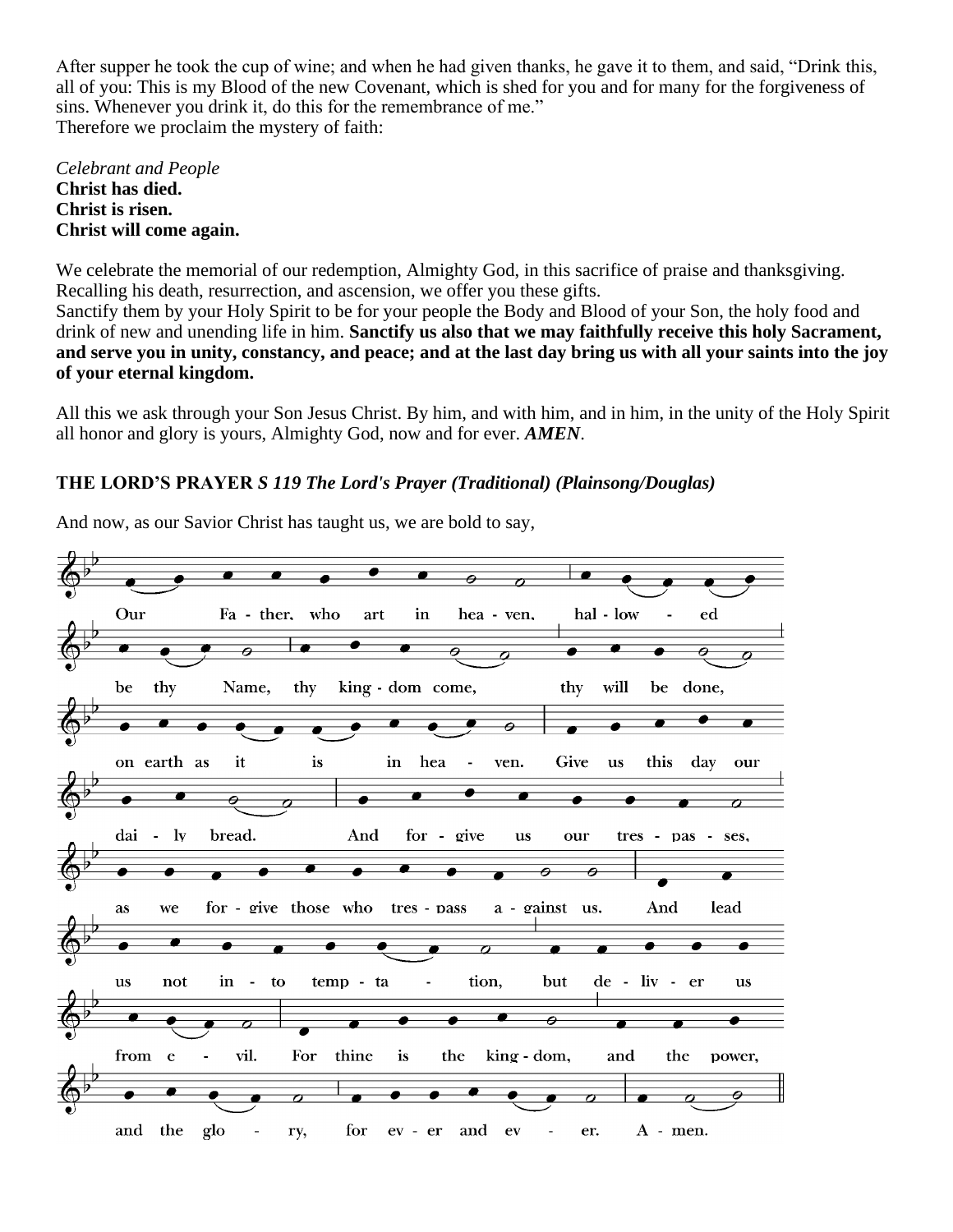## **The Breaking of the Bread**

Alleluia. Christ our Passover is sacrificed for us; *Therefore let us keep the feast. Alleluia.*

The Gifts of God for the People of God. Take them in remembrance that Christ died for you, and feed on him in your hearts by faith, with thanksgiving.

The Body and Blood of our Lord Jesus Christ keep us in everlasting life. *Amen*

## **PRAYER FOR SPIRITUAL COMMUNION**

*For those remaining at home, a Spiritual Communion is offered. This is a personal devotion that anyone can pray (at any time) to express their desire to receive Holy Communion at that moment, but in which circumstances prevent them from receiving the elements.*

For those worshipping with us from home, we pray together with you:

**Lord Jesus, I believe that you are truly present in the Holy Sacrament, and, since I cannot at this time receive communion, I pray you to come into my heart. I unite myself with you and embrace you with all my heart, my soul, and my mind. Let nothing separate me from you. By the power of the Holy Spirit, may I embody your grace and be renewed for your service. Amen.**

**POST-COMMUNION PRAYER** Let us pray.

**Loving God, we give you thanks for restoring us in your image and nourishing us with spiritual food in the Sacrament of Christ's Body and Blood. Now send us forth a people, forgiven, healed, renewed; that we may proclaim your love to the world and continue in the risen life of Christ our Savior. Amen.**

## **SENDING FORTH**

We send you forth bearing these holy gifts, that those to whom you go may share with us in the Body and Blood of Christ.

**We who are many are one Body, for we all share in the one bread and the one cup.**

## **BLESSING**

The blessing of God Almighty, the Father, the Son, and the Holy Spirit, be upon you and remain with you for ever. *Amen.*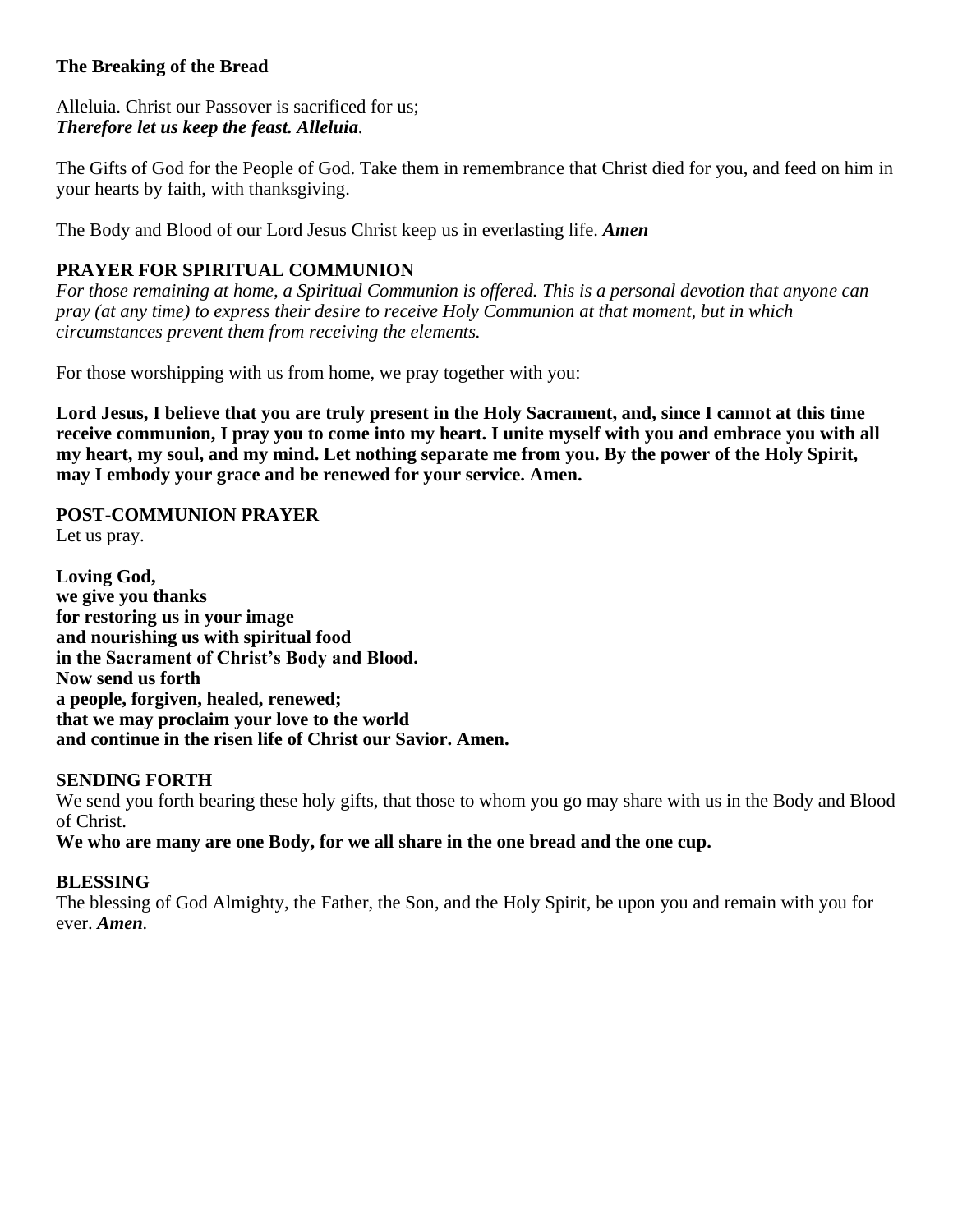

*People* **Thanks be to God.**

**POSTLUDE** *Trumpet Tune in D-Major (Jeremiah Clarke)*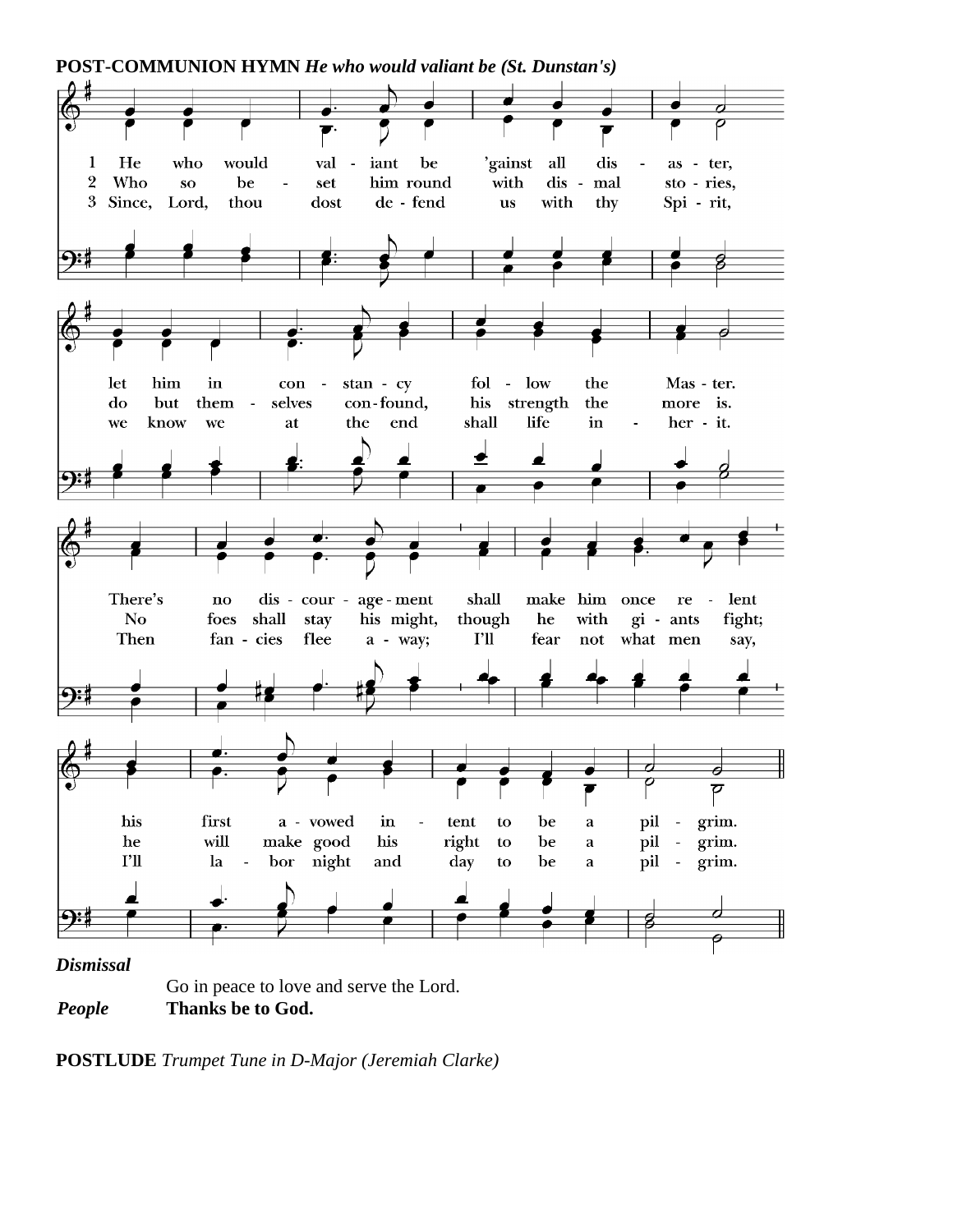**Serving today: Ministers of Music:** Dennis Flynn **Lector:** Jennifer Dingman **Prayers:** Jennifer Dingman **Presider:** Rev. Diane Stier **Director:** Alice Ciccu **Greeters:** Renee Babcock and Kathy Conlon **Acolyte:** Rex Dingman **Coffee Hour Hosts:** Dave & Jennifer Dingman/Dan & Jasmine Eichingar

#### **St. John's Episcopal Church**

206 West Maple Street Mount Pleasant, MI 48858 989.773.7448 E-mail: saintjohnsmp@gmail.com Website: www.stjohnsmtpleasantmi.com The Rev. Sr. Diane Stier, ec, Rector Clancy DeLong, Treasurer

St. John's Episcopal Church is a parish of the Episcopal Diocese of Western Michigan *The Rt. Rev. Prince Singh, Bishop Provisional* The Episcopal Church *The Most Rev. Dr. Michael B. Curry, Presiding Bishop* The Worldwide Anglican Communion *The Most Rev. Dr. Justin Welby, Archbishop of Canterbury*

From riteplanning.com.

Copyright © 2022 Church Publishing Inc. All rights reserved.

*All music is reprinted with permission. Print and Streaming: OneLicense.net license #* A-727547, *CCLI #3146185 Prayers are taken or adapted from the Book of Common Prayer, Enriching our Worship, the Book of Occasional Services 2018, and the New Zealand Prayer Book*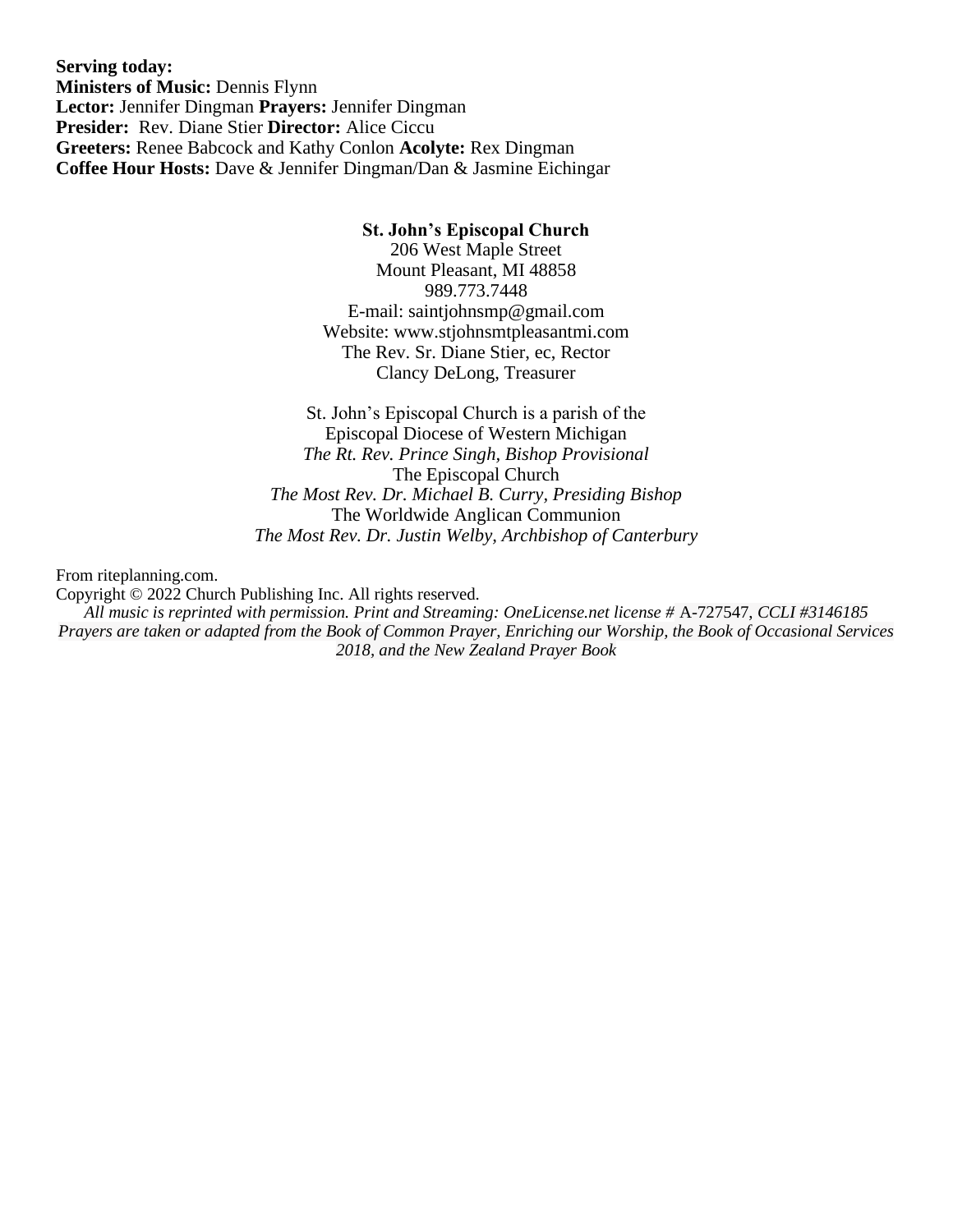

## *Altar flowers are given to the glory of God and in memory of family members by Ulana Klymyshyn.*

*++++++++++++++++++++++++++*

St John's Episcopal Mt Pleasant and The Great Lakes Loons - Mark your calendars for **Sunday August 14, 2022**!

To celebrate St John's, summer and one of America's favorite past times, we are planning an afternoon baseball game at Dow Diamond, Midland, MI where The Great Lakes Loons play. The Great Lakes Loons are a local MiLB LA Dodgers Affiliate team. More info about The Loons and Dow Diamond can be found at [www.milb.com/great-lakes.](http://www.milb.com/great-lakes)

On Sunday August 14, 2022 The Loons will be playing the Peoria Chiefs starting at 1:05pm. Sunday games are special because every Sunday "Kids Eat for Free" and after the game finishes, kids can line up and run the bases. This particular Sunday is extra special because Lou E Loon will also be celebrating his birthday. Please plan to attend, box seat tickets are \$12.50 each and you can reserve your spot by either **calling/emailing the office or call/email Jennifer Dingman, (989) 488-7085 or [djdingman@charter.net.](mailto:djdingman@charter.net)** A minimum number is required by July 14, 2022 so please reserve your spot today!